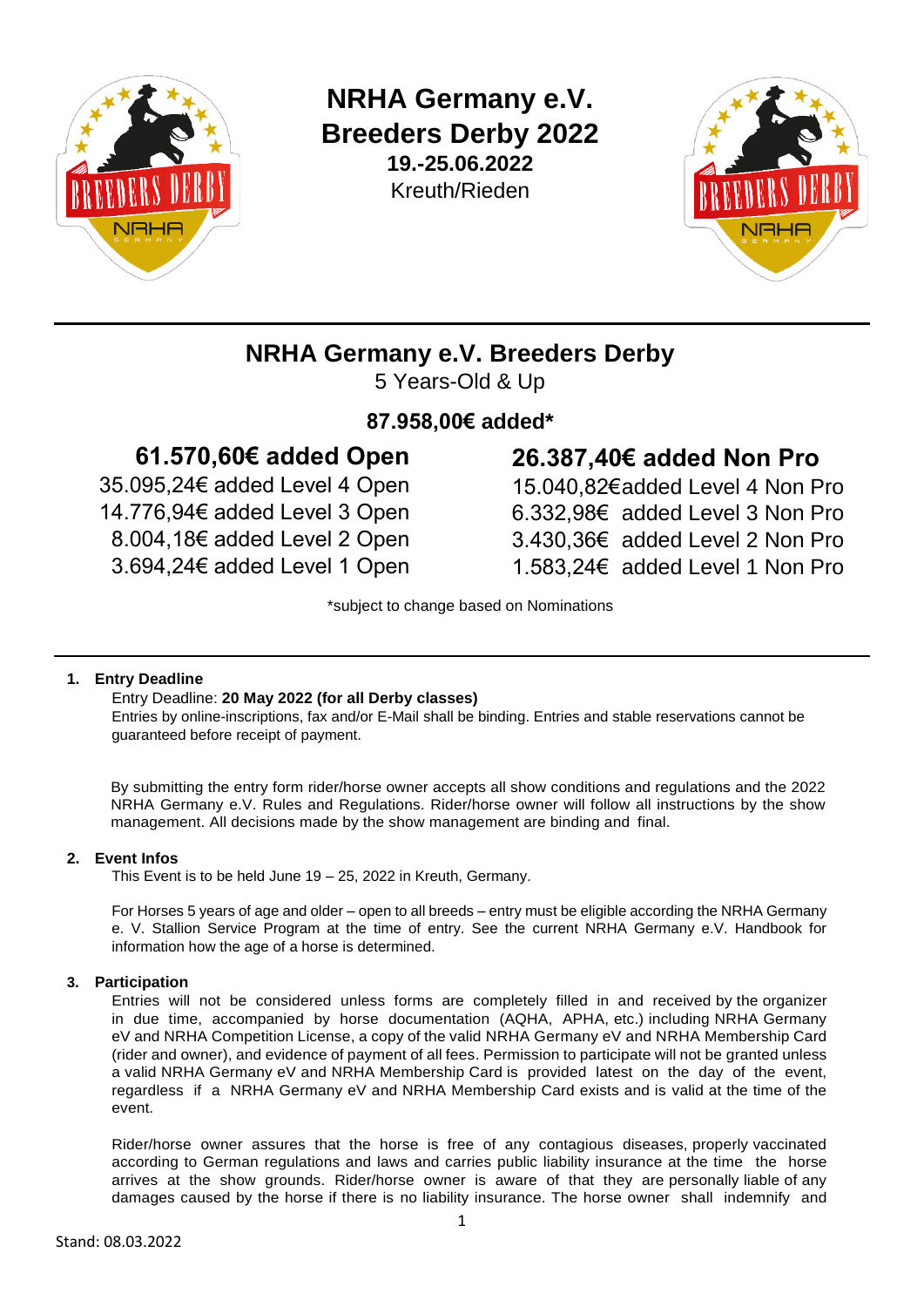hold harmless show organizer against any claims or legal proceedings brought by third parties.

The rider commits himself to pay the entry and stable fees, even in the event of his withdrawal with just cause.

The horse's ID paper (horse passport) and an additional health certificate for foreign competitors must be presented at the show office. If this health certificate requires an extension by the veterinary office, this has to be announced at the show office on arrival. Show management will arrange the visit of the official vet.

#### **4. Competition License/Membership**

The NRHA Germany e.V. Breeders Derby is NRHA approved. Please refer to the NRHA Handbook for details to compete in NRHA approved classes. All horses competing in the NRHA Germany Breeders Derby will be **required** to have both NRHA Germany e.V. and NRHA license upon entering the NRHA Germany e.V. Breeders Derby. A completed NRHA Germany e.V. competition license application, copy of breed registration papers (or pictures for grade horses), must accompany the entry form if not previously applied for. Entries will not be accepted and will be returned if received without a license application for horses not already licensed and applicable late fees will be assessed. A photocopy of the breed registration papers must accompany application for registered horses. For non-registered horses, photographs showing full left and right sides and full front and back views, specifically showing all marks of identification, must be submitted with the application. Owners are required to be members of NRHA Germany e.V. prior to completing the license process. If current year membership has not been paid, complete a membership application and return it with the competition license application.

Owners and riders must be members of the NRHA Germany e.V. All riders must have individual memberships. (Refer to the membership requirements in the current *NRHA Germany e.V. Handbook*.) Owners may enter more than one horse. Riders may ride no more than three horses per Derby class. Initially, horses may be entered either in Non Pro or in Open Derby. For more details please refer to §20.

#### **5. Currency Exchange**

All added monies will be expressed in euros until January 1 and then calculated to U.S. dollars. All other fees will be expressed in euros with the conversion rate to be established on January 1.

#### **6. Show Retainge**

The show retainage fort he NRHA Germany e.V. Breeders Derby will be 50% in addition to the standard 5% show fee deduction.

#### **7. Payment of Fees**

Complete payment information will be sent with the confirmation. It is the owner's responsibility to make the entry on or before the due date. Show Management will not be responsible for entries not received by the due date or lost in the mail. An entry check returned due to insufficient funds will constitute an incomplete entry. Failure to pay applies to the rider, owner, or agent for any unpaid debts, related to the entry, exhibition, showing, stalling, or any related fee of an entry at an approved NRHA event. Agent is defined as anyone who acts and/or signs on the behalf of an owner or rider.

#### **8. Refunds**

Refund of the entry fees paid will be refunded for horses entered and scratched for medical reasons only. Supporting letters of a veterinarian must accompany the scratch notices until 20 June 5pm. Scratch notices received without veterinarian statements will not receive any refunds. Judges Fee will not be refunded.

#### **9. Substitution/Transfer of Entry**

Substitutions of horses/entries will be permitted after **20 May 2022** but must be completed before 5pm two days prior to the first go-round, a penalty of  $20 \in \text{will apply.}$ 

#### **10. Scratches**

Show management must be notified if an entry will be scratched. If the scratched entry has a balance due, that amount must still be paid.

#### **11. Change of Ownership**

An entered horse may change ownership and retain entry status under the new owner. All NRHA Germany e.V. Breeders Derby Conditions apply for the new owner too.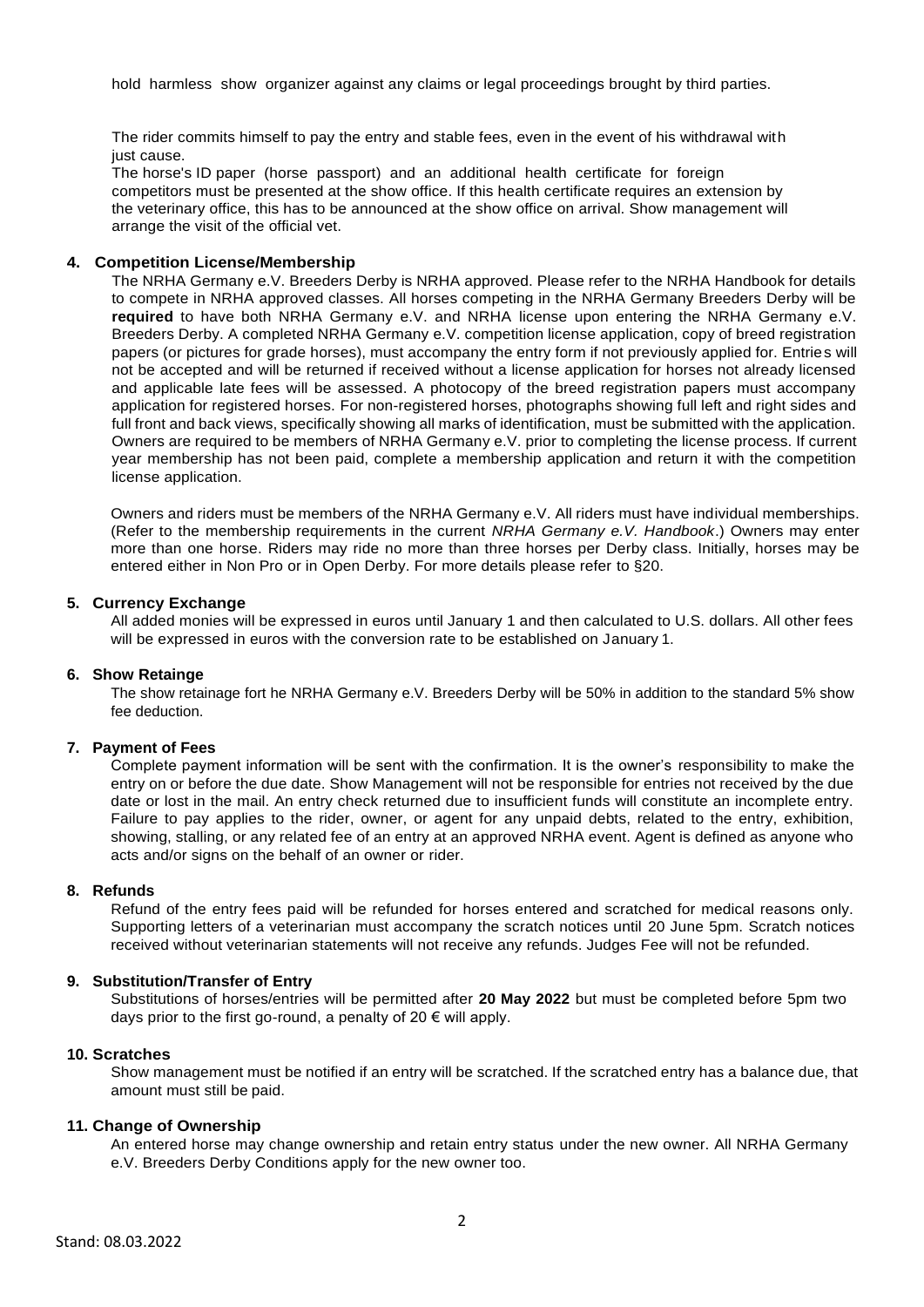## **12. Judges Fee**

The Judges fee is due at the time entry is made and will be charged with the entry confirmation.

## **13. Judges**

There will be five judges placed at different points in the arena: the high score and the low score will be eliminated with only the total of the remaining three scores used to determine the final score. These judges will be selected from the approved NRHA Judges list. A post check will be utilized.

#### **14. Payee**

Prize money will be paid within four weeks after end of the show to the owner as recorded in the NRHA Germany e.V. database at the start of the event or designated agent. The prize money will be paid by bank transfer to the bank account of the Recipient of Invoice as filled in the entry form. Recipient of Invoice is responsible to provide the correct information for bank transfer. Show organizer is entitled to deduct any outstanding receivables related in any way to the entry form from the prize money. For foreign recipient of prize money (place of residence is not Germany) this applies also to the withholding tax according to the German tax law. The withholding tax will be calculated separately for each class. At request the withholding tax has to be certified. Foreign recipient of prize money exempted from the withholding tax need to provide a declaration of exemption together with the entry form, but latest by April 30, 2022. Recipient of prize money is fully responsible for submission of any information in a thorough and proper way.

## **15. Ties**

In the event of a tie in a final, the tie-breaking procedures as outlined in the current year *NRHA Handbook* will be used to break the tie.

#### **16. Right to cancel**

Entries are received subject to the right of NRHA Germany eV to refuse the entry, or a transfer of the entry, without notice to the subscriber. Acceptance of the entry is based on the representations made on the entry form. Decisions of NRHA Germany e.V. will be final. Riders are responsible to know and adhere to eligibility requirements for NRHA events. A rider who enters an event or division in which he/she is ineligible, will forfeit all winnings and entry fees to NRHA Germany, and be subjected to disciplinary action by the NRHA Board of Directors for unsportsmanlike conduct as set forth in the current *NRHA Handbook*. The rider is responsible for the entry information regardless of whether the form is completed by the agent or owner. The Show Management reserves the right to cancel this event without notice at any time prior to the contest without liability, but in such event will return all entry money to the payee. Interest earned on all fees is the property of Show Management.

#### **17. Rules and Regulations**

NRHA Germany e.V. rules will apply unless specifically deleted or altered. These rules and conditions are subject to change by action of NRHA Germany eV.

#### **18. Show Management**

Show Management reserves the right to discipline any person that it concludes has abused or permitted abusive behavior against a horse, or engaged in unsportsmanlike conduct toward show management, judges or exhibitors. Discipline may include official warning, elimination from competition or any other action deemed appropriate by the show management.

## **19. Condition Changes**

NRHA Germany e.V. reserves the right to interpret, modify or amend conditions for the NRHA Germany e.V. Breeders Derby. If requiring immediate attention, those rights will be deferred to the NRHA Germany board members authorized to represent NRHA Germany e.V.

## **20. Switching from the Open Derby to the NonPro Derby and switching from the NonPro Derby to the Open Derby.**

After 20 May but by 5pm two days prior to the first go-round, any entry may switch from the NonPro Derby to the Open Derby or vice versa. A rebooking fee of 20  $\epsilon$  will apply.

After the Derby NonPro Go-Round every entry of the Derby NonPro Classes that did not made it back to the finals has the opportunity to enter on Tuesday 26 June 2022 until 2 hours prior the Breeders Derby Open Classes. All Derby Open Classes entry fees including late fees are due before entering the Derby Open Classes.

## **21. Restricted European Eligibility**

The Restricted European Eligibility will apply for all Category 6 Derby classes.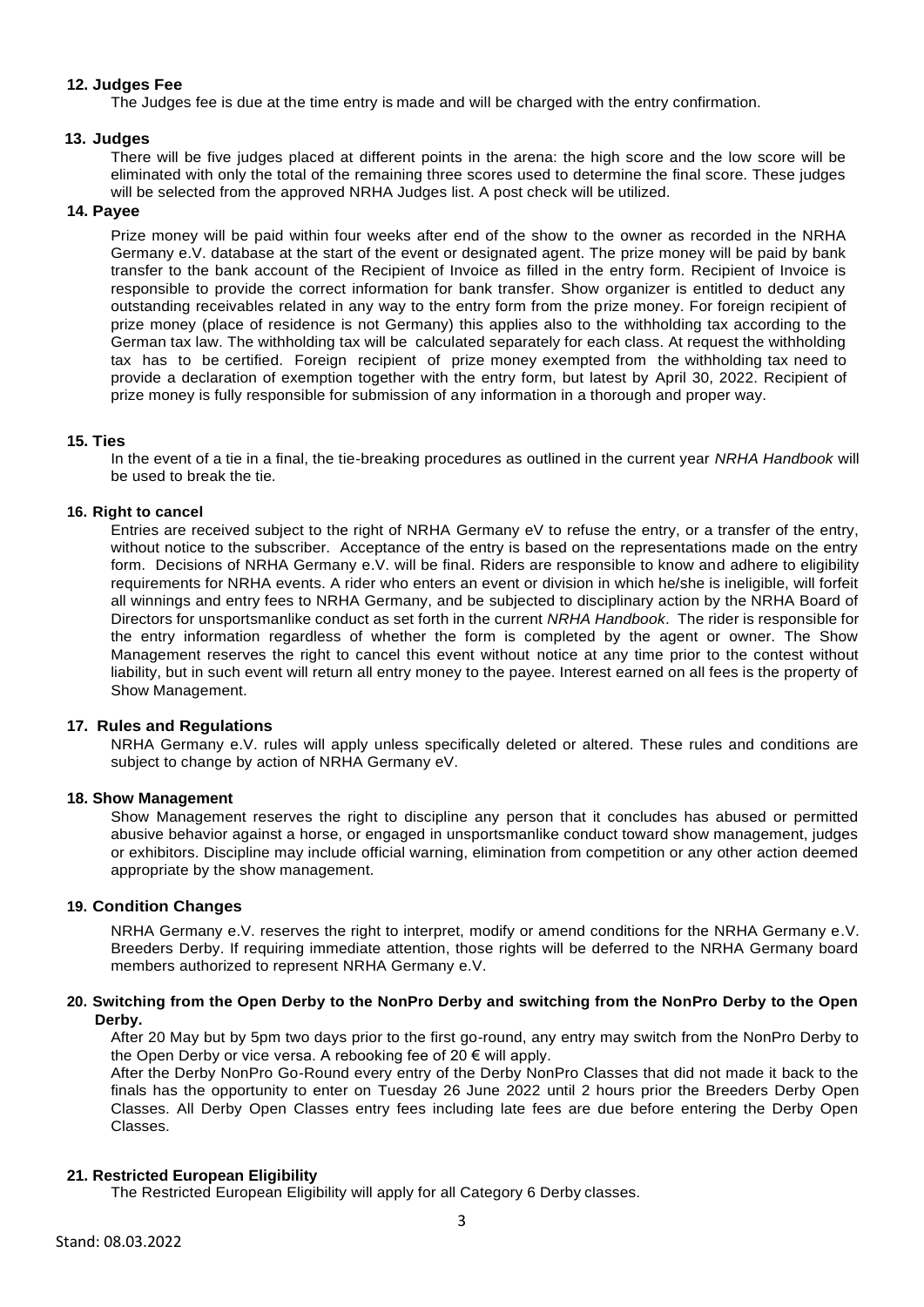## **22. Awards Presentation**

Ribbon Presentation: Prize money will be paid only if the rider shows up at the ribbon presentation in show outfit and with the horse. No hat – no horse – no money.

## **23. Payments:**

A handling fee (actual bank fee) will be charged for unpaid debit notes.

#### **24. Animal Welfare and Medications Testing**

All horses entered in the NRHA Germany e.V. Breeders Derby are subject to examination. Please refer to the NRHA European Region Animal Welfare and Medications policy for details on the Animal Welfare and Medications Rule. The rules and regulations of the German Protection of Animals Act will apply and take precedence (no clipping, shaving, blocked tails). Any fines to be expected due to this matter will be forwarded to the participant.

## **25. NRHA Germany warm-up and show-ground rules**

The German Animal Welfare Act in its current version regulates the keeping and use of animals in the broadest sense. The Federal Ministry of Food and Agriculture has published "Animal Welfare in Equestrian Sports - Guidelines on the Handling and Use of Horses from the Animal Welfare Point of View" and thus made animal welfare regulations in equestrian sports binding with the force of law. These guidelines therefore apply without restriction to all NHRA Germany Shows.

This includes, but is not limited to:

- Too many repetitions of the same lesson; e.g. horses must not be turned at high speed an unreasonable number of times in succession.
- Horses must not be inappropriately close to the fence/boundary after completing a sliding stop.
- Repeated and unreasonably strong, rough jerks on the reins are not allowed.
- Any signs of abuse, particularly on the side/flank area of the horse and on the horse's mouth are considered an offense.
- Inappropriate, rough punishment of horses or too hard, rough riding is not allowed.
- Horses must not be tied up in the box for too long, especially without access to hay and water, or even in an unnatural position.
- Only the equipment permitted in the show arena is permitted on each warm-up arena. The use of a noseband is allowed. It must be made of flat leather or nylon and be at least 15mm wide.

General condition of the Horse:

- The horse must be in a state of health to be able to perform the performance/exercise desired by the rider. Lameness is intolerable.
- Clipping: It is forbidden to shorten or remove whiskers on the horse's head. The hair in the auricles has a useful protective function and must not be removed either.

The Steward/Showmanagement reserves the right to have any equipment removed which can be seen as contrary to animal welfare.

#### **Sanctions**

In the event of violation of the warm-up rules listed above, the following sanctions will be imposed by NRHA Germany:

The steward or Showmanagement can issue verbal warnings which, depending on the extent of NRHA approved shows, are also reported to the NRHA USA. In the case of gross violations, an immediate exclusion from the show grounds can also be pronounced.

In the case of violations of the rules for warm-up, the provisions laid down under IV. Disciplinary and doping regulations of the NRHA Germany Handbook apply in their entirety with the exception of §3Doping.

#### **NRHA approved events**

At NRHA (USA) approved events, the NRHA (USA) rules and guidelines apply in addition to the above rules for the warm-up of the NRHA Germany. The NRHA (USA) can impose its own penalties or sanctions in addition to the NRHA Germany according to its rules and guidelines. In individual cases, the NRHA (USA) and NRHA Germany can agree on sanctions and decide on and enforce joint penalties in the event of violations.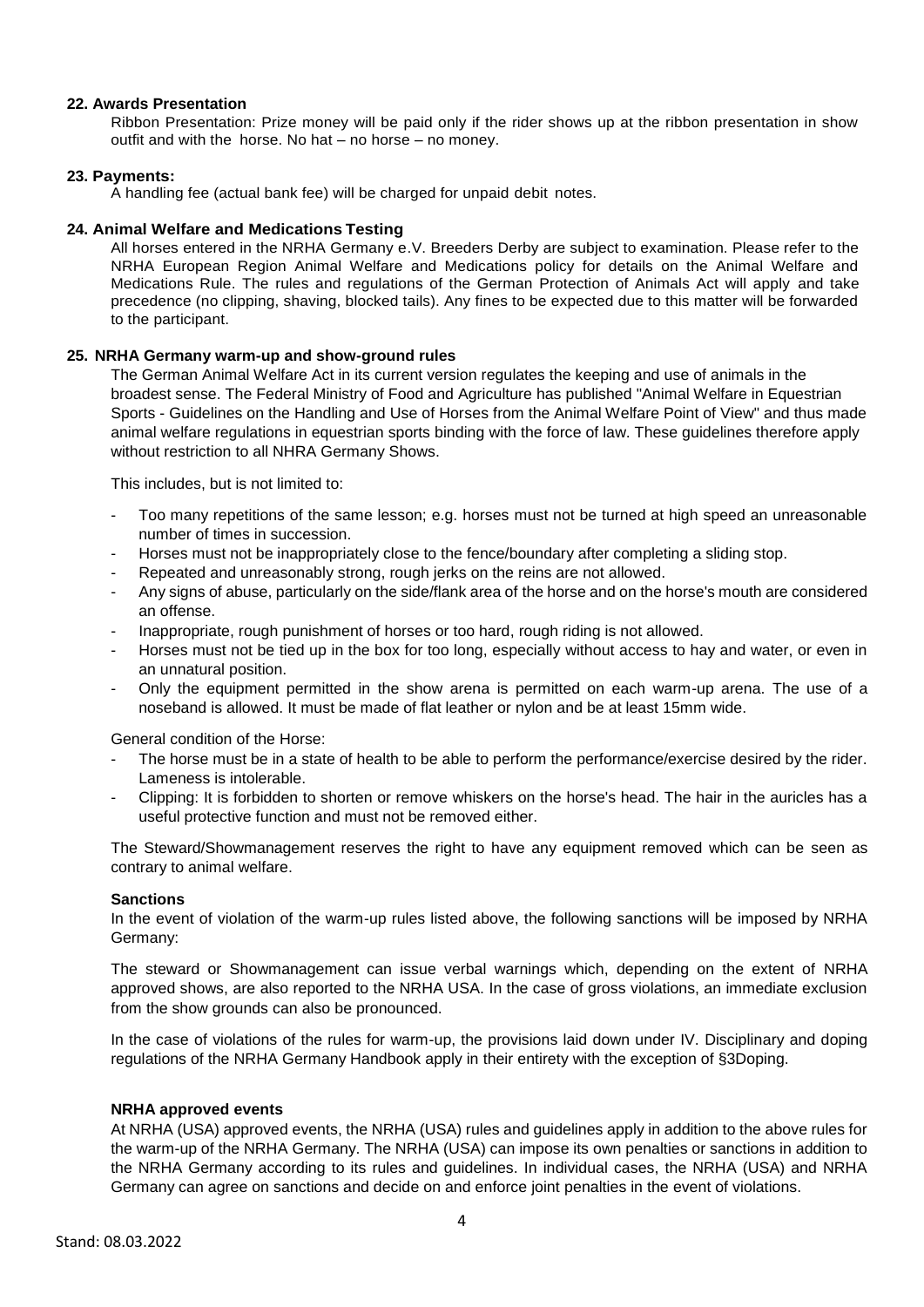## **Controls and sanctions by the animal protection authorities**

The German animal protection authorities / veterinary offices can carry out their own controls during a horse show independently of the NRHA Germany as Showmanagement and, in the event of violations, impose their own penalties or fines that are independent of the NRHA Germany. Each participant is fully responsible for such procedures by the authorities and fully releases the NRHA Germany from all official procedures/fines and also procedures initiated by third parties. NRHA Germany will hold the affected participant harmless in such proceedings.

## **26. Photo/Video**

At the Breeders Derby only accredited photographer are allowed. Every photographer hast to register with the show office.

The video fee is obligatory for each horse/rider combination. After the Breeders Derby the show videographer will supply a link with download address via e-mail for each run, subject to the condition a valid e-mail address was supplied with the entry form.

## **27. Finalists and Payout Schedule**

| <b>Number of participants</b> | $=$ | <b>Number of Finalists</b> |
|-------------------------------|-----|----------------------------|
| to 10                         |     |                            |
| from 11 to 19                 |     | 10                         |
| from 20 to $25$               |     | 12                         |
| from $26$ to $50$             |     | 15                         |
| from $51$ to $74$             |     | 20                         |
| 75 and more                   |     | 25                         |

#### **28. Payout**

**Payout Open Level 1, 2, 3 & 4 NonPro Level 1, 2, 3 & 4** The entire payout purse will be used for the finals.

| <b>Breeders Derby</b>      |         |  |                    |         |
|----------------------------|---------|--|--------------------|---------|
| guaranteed base payout fee |         |  |                    |         |
|                            | Open    |  | <b>NonPro</b>      |         |
| Level 4                    | 210,00€ |  | Level 4            | 150,00€ |
| Level 3                    | 130,00€ |  | Level 3            | 90,00€  |
| Level 2                    | 70,00€  |  | Level <sub>2</sub> | 55,00€  |
| Level 1                    | 40.00€  |  | Level 1            | 30.00€  |

The percentages will be calculated based on the NRHA Payback Schedule B respectively Payback Schedule A (NP L1) using the remaining entry fees, plus the added purse. At no time will the purse payout exceed 100%. Please refer to the NHRA Handbook for more details of the NRHA Payback Schedule A and B.

## **29. PrePrep Schooling classes**

Every Rider has 5 minutes. The rider has to wear a hat, other show outfit is not required. Due to show schedule there is only on PrePrep entry per horse available (Sunday OR Monday).

## **30. Assignment of stalls**

As recognition for their support of NRHA Germany eV, main, event and corporate sponsors of NRHA Germany e.V. have priority for stall assignment. Such sponsors have to apply for priority stall assignment 28 days before the regular entry deadline, 23 April 2022. "first come, first serve" rule will apply.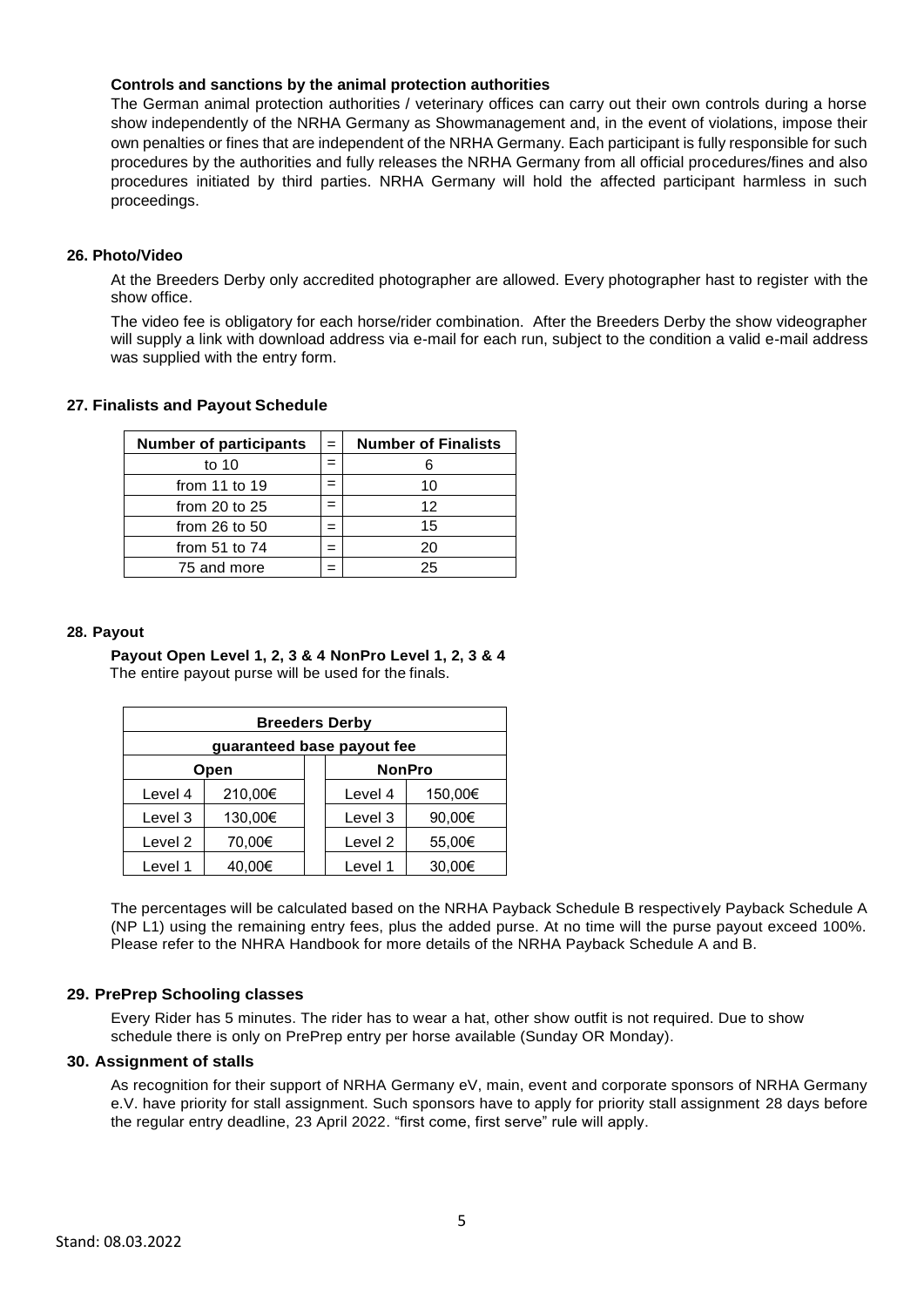

- 1. The Breeders Derby will consist of one go-round and a final. The score of the go-round will determine the draw of the final.
- 2. All Derby Conditions 1 through 30 shall apply.
- 3. Entry and judge fees is payable in one payment on or before **20 May 2022**. See below for appropriate fees

| Levels to Enter | Entry fee | Judges fee | Total |
|-----------------|-----------|------------|-------|
| . 2             | 110€      | 80€        | 190€  |
| . 2. 3          | 240€      | 155€       | 395€  |
|                 | 340€      | 235€       | 575€  |

4. **LATE ENTRIES:** If the entry is not made on or before **20 May 2022**, the following late fees will apply:

| Levels to Enter | Fee after<br>Late<br>20 May 2022 |
|-----------------|----------------------------------|
| 1.2             | 30€                              |
| 1, 2, 3         | 40€                              |
|                 | 60€                              |

5. **ENTRY FEE ALLOCATION:** Entry fees will be allocated to each level that is entered:

| Level 4 Open | 210€ |
|--------------|------|
| Level 3 Open | 130€ |
| Level 2 Open | 70€  |
| Level 1 Open | 40€  |

- 6. Entry into the Level 3, 2 or 1 Open division will be automatic based upon rider eligibility. Please see the current **Restricted European Eligibility** for eligibility requirements. For members giving up NonPro cards, please refer to the NonPro conditions in the current *NRHA Handbook*.
- 7. **LEVEL 4 OPEN DIVISION:** The Level 4 Open division purse will have 35.095,24€ added. Of the 340€ entry fee, 130€ will be deducted for the Level 3 Open purse for each Level 3 eligible entry. The entry fees less the 50% show retainage fee and the standard 5% show fee deduction, will be added back; with 100% going to the finals. The Level 4 Open division will consist of one go-round and a final. The winner will be determined by the finals score.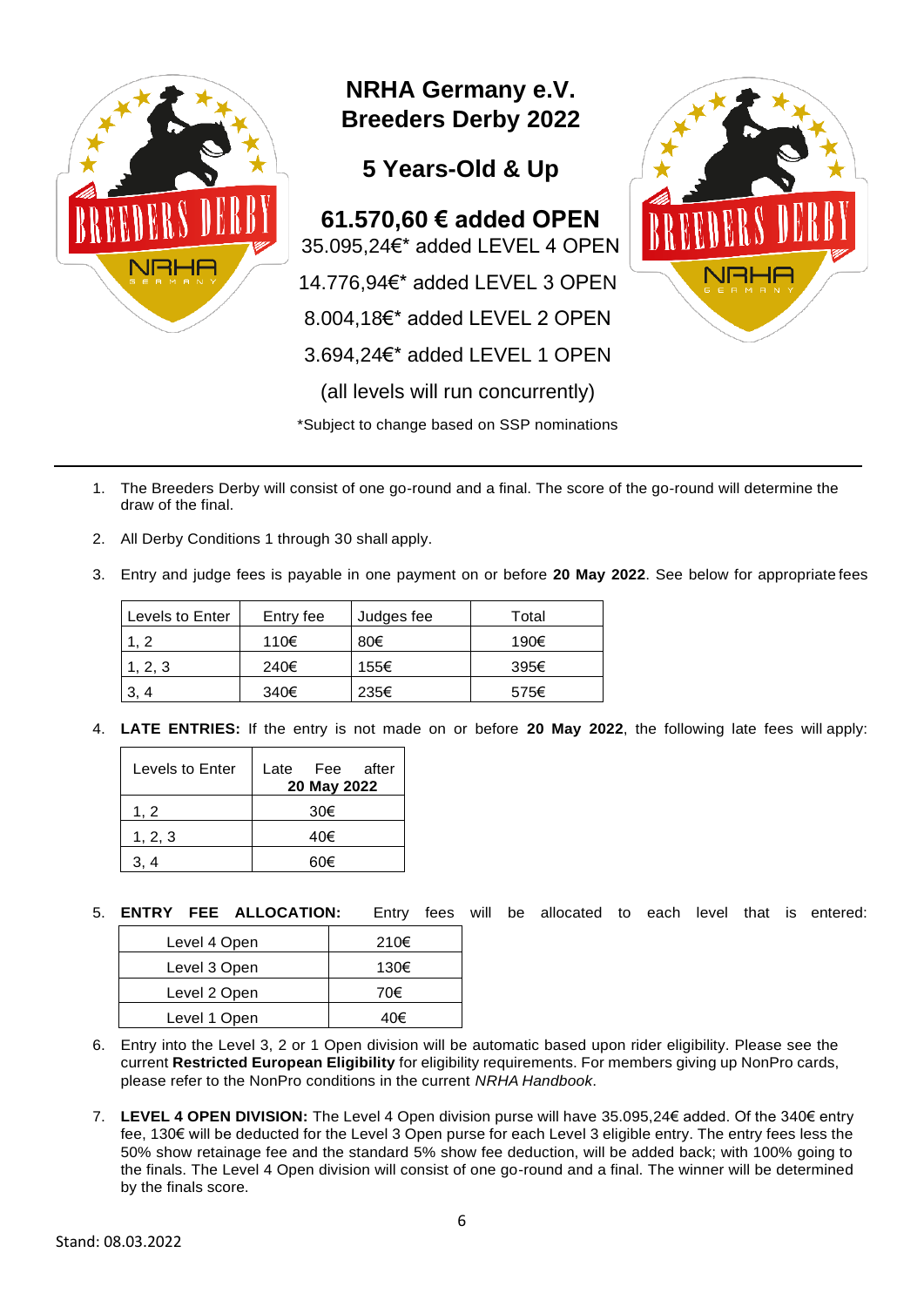- 8. **LEVEL 4 OPEN DIVISION FINALISTS AND PAYOUTS:** The number of finalists advancing to the finals and finals payouts will be determined by the schedule outlined in event conditions #27 - #28.
- 9. **LEVEL 3 OPEN DIVISION:** The Level 3 Open division purse will have 14.776,94€ added, plus a 110€ division allocation for each Level 3 Open eligible entry less the 50% show retainage fee and the standard 5% show fee deduction; with 100% going to the finals. The Level 3 Open division will consist of one go-round and a final. The winner will be determined by the finals score.
- 10. **LEVEL 3 OPEN DIVISION FINALISTS AND PAYOUTS:** The number of finalists advancing to the finals and finals payouts will be determined by the schedule outlined in event conditions #27 - #28
- 11. **LEVEL 2 OPEN DIVISION**: The Level 2 Open division purse will have 8.004,18€ added. Of the 110€ entry fee, 40€ will be deducted for the Level 1 Open purse for each Level 1 Open eligible entry. The entry fees less the 50% show retainage fee and the standard 5% show fee deduction, will be added back; with 100% going to the finals. The Level 2 Open division will consist of one go-round and a final. The winner will be determined by the finals score.
- 12. **LEVEL 2 OPEN DIVISION FINALISTS AND PAYOUTS:** The number of finalists advancing to the finals and finals payouts will be determined by the schedule outlined in event conditions #27 - #28
- 13. **LEVEL 1 OPEN DIVISION:** The Level 1 Open division purse will have 3.694,24€ added, plus a 40€ division allocation for each Level 1 Open eligible entry less the 50% show retainage fee and the standard 5% show fee deduction; with 100% going to the finals. The Level 1 Open division will consist of one go-round and a final. The winner will be determined by the finals score.
- 14. **LEVEL 1 OPEN DIVISION FINALISTS AND PAYOUTS:** The number of finalists advancing to the finals and finals payouts will be determined by the schedule outlined in event conditions #27 - #28
- 15. The finals will be divided in two sections (Sec.  $1 = L1-3$ ; Sec.  $2 = L4$ )
- 16. The score of the go-round will count for all levels (Level 1, 2, 3 and 4) the rider is entered in the Open Divisions. Separate purses will be paid for each level.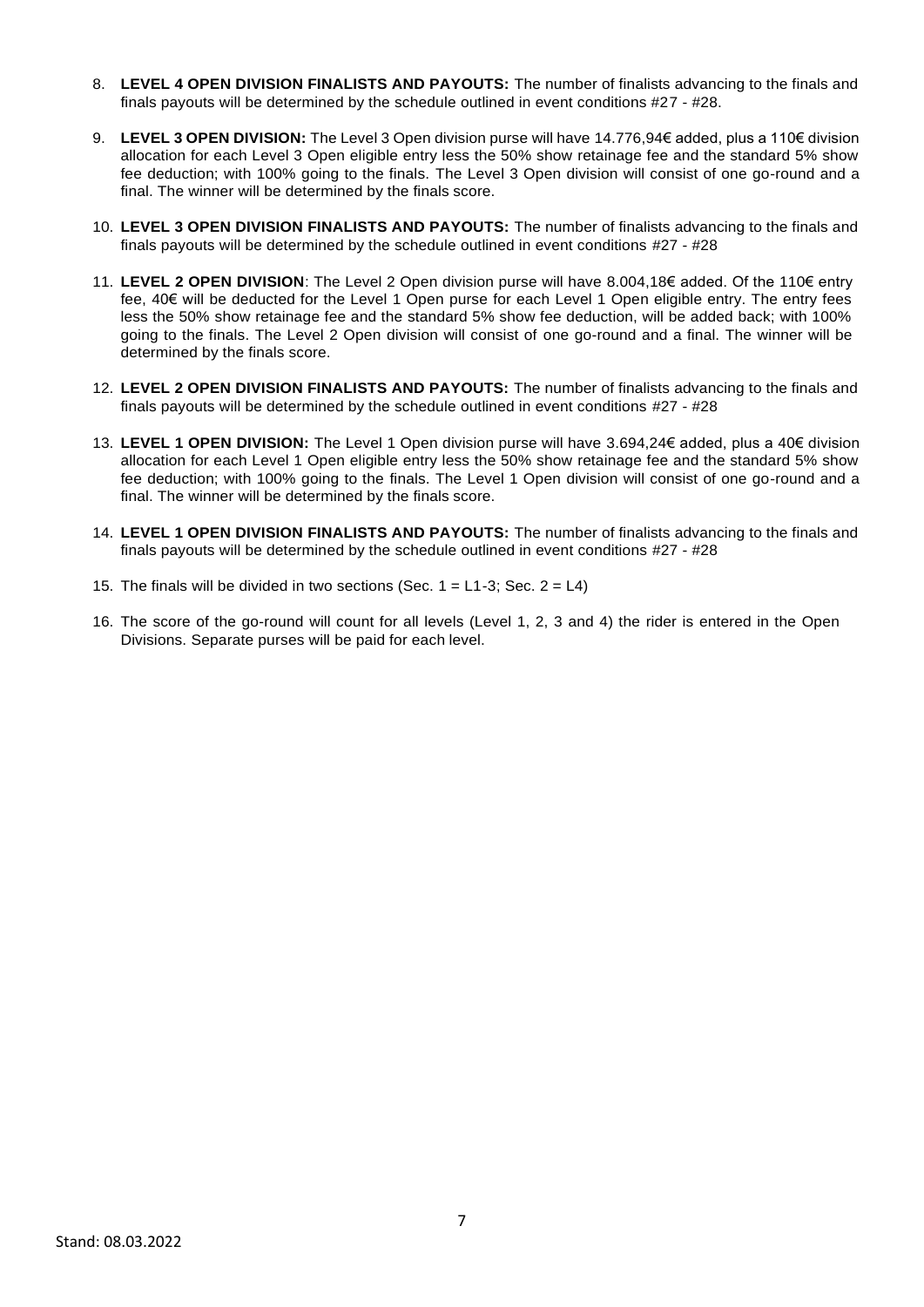

- 1. The Breeders Derby will consist of one go-round and a final. The score of the go-round will determine the draw of the final.
- 2. All Derby Conditions 1 through 30 shall apply.
- 3. Non Pro entries must qualify under the NonPro definition and Non Pro ownership definition as stated in the current *NRHA Handbook*. All riders are responsible to know and adhere to eligibility requirements for NRHA events. Acceptance of the entry by the show management is based upon the representation made on the entry form regardless of who completes said form.
- 4. Entry and judge fees is payable in one payment on or before **20 May 2022**, See below for appropriate fees

| Levels to Enter | Entry fee | Judges fee | Total |
|-----------------|-----------|------------|-------|
| 1.2             | 85€       | 60€        | 145€  |
| 1, 2, 3         | 175€      | 120€       | 295€  |
|                 | 240€      | 155€       | 395€  |

5. **LATE ENTRIES:** If entry is not made on or before **20 May 2022** the following late fees will apply:

| Levels to Enter | Late Fee after<br>20 May 2022 |
|-----------------|-------------------------------|
| 1.2             | 20€                           |
| 1, 2, 3         | 30€                           |
|                 |                               |

6. **ENTRY FEE ALLOCATION:** Entry fees will be allocated to each level that is entered:

| Level 4 Non Pro | 150€ |
|-----------------|------|
| Level 3 Non Pro | 90€  |
| Level 2 Non Pro | 55€  |
| Level 1 Non Pro | 30€  |

7. Entry into the Level 3, 2 or 1 Non Pro division will be automatic based upon rider eligibility. Please see the current **Restricted European Eligibility** for eligibility requirements.